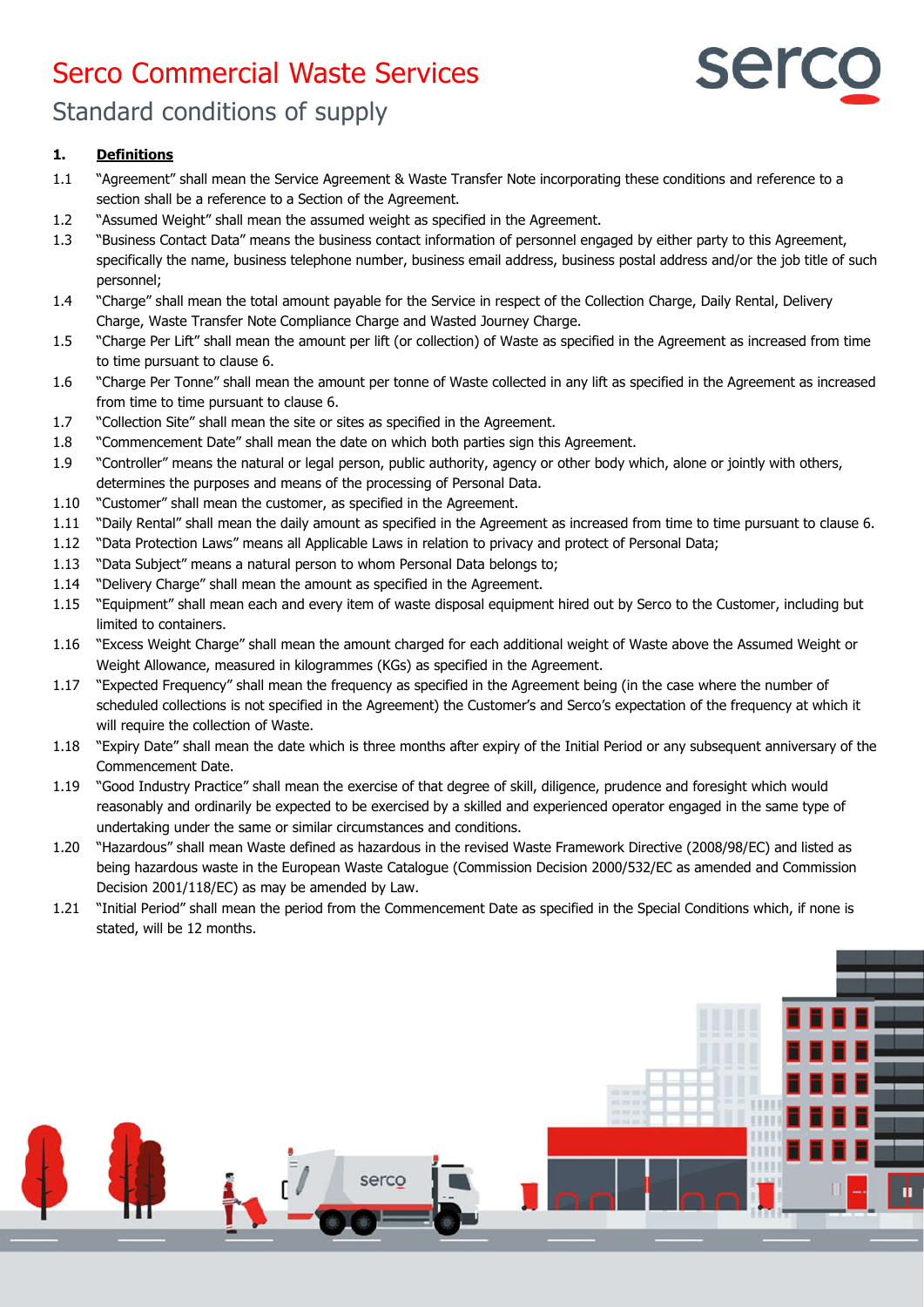

- 1.22 "Law" shall mean any applicable legislation, EU regulation or directive having direct effect, provision of common law or the requirements of any government department, local authority or other public competent authority and guidelines contained in government waste management papers and codes of practice issued by the government for the waste disposal industry and which are relevant to the parties obligations under this Agreement in which case having the force of law and any change to it then in force. In this Agreement a reference to a statute or statutory provision includes any subordinate legislation made under it, any repeated statute or statutory provision which it re-enacts (with or without modification) and statute or statutory provision which modifies, consolidates, re-enacts or supersedes it.
- 1.23 "Personal Data" means information relating to natural persons who:
	- (a) can be identified or who are identifiable, directly from the information in question; or
	- (b) who can be indirectly identified from that information in combination with other information;
- 1.24 "Service" shall mean the provision of Equipment and a Transfer Note (or any other document required for the lawful storage, collection, transportation and disposal of waste), collection of Waste, transport of Waste and disposal of Waste or any part thereof as agreed between Serco and the Customer.
- 1.25 "Special Conditions" shall mean any special conditions specified in the Agreement.
- 1.26 "Transfer Note" shall mean the current controlled waste description and transfer note, also known as the Duty of Care certificate, completed by the Customer and Serco pursuant to the provisions of the Environmental Protection Act 1990 and regulations made thereunder which relates to the Waste covered by this Agreement.
- 1.27 "Transgression" shall mean any single breach of this Agreement, tort or other act default omission or statement of Serco its employees, agents or subcontractors in respect of which Serco is held liable to the Customer.
- 1.28 "Vehicle" shall mean each and every vehicle owned or operated by Serco, its agents or subcontractors which visits any Collection Site to deliver, empty, replace or remove Equipment.
- 1.29 "Waste" shall mean the waste further as specified in the Agreement or in any current Transfer Note applicable to this Agreement.
- 1.30 "Waste Transfer Note Compliance Charge" shall mean the amount as specified in the Agreement as a charge for the administration of Transfer Note(s) which may be made on a monthly or annual basis and may be increased from time to time pursuant to clause 6 (and which may also be known as the EPA charge or EA Charge).
- 1.31 "Wasted Journey" shall mean where Serco is unable to provide this Service due to a breach by the Customer of any of its obligations in the Agreement or is otherwise unable to access the Equipment in order to provide the Service for reasons beyond its reasonable control.
- 1.32 "Waste Journey Charge" shall mean the amount as specified in the Agreement (an if none is specified, the proportion shall be 50% of the Charge Per Lift which Serco may charge and the Customer shall pay in the event of a Wasted Journey.
- 1.33 "Weight Allowance" shall mean the maximum allowable weight of Waste placed within each item of Equipment as specified in the Agreement.
- 1.34 "Working Day" shall mean a day (excluding Saturday and days where local holidays do not coincide with public/bank holidays) on which banks in London are open for general business.

### **2. Data Protection**

- 2.1 The parties acknowledge and agree that for the purposes of this Agreement:
	- (a) each party is a Controller for the Personal Data it processes in connection with this agreement;
	- (b) each party is responsible for its own compliance with its data protection obligations under Data Protection Laws with regard to its processing of Personal Data; and
	- (c) the only Personal Data to be transmitted between the parties is Business Contact Data.

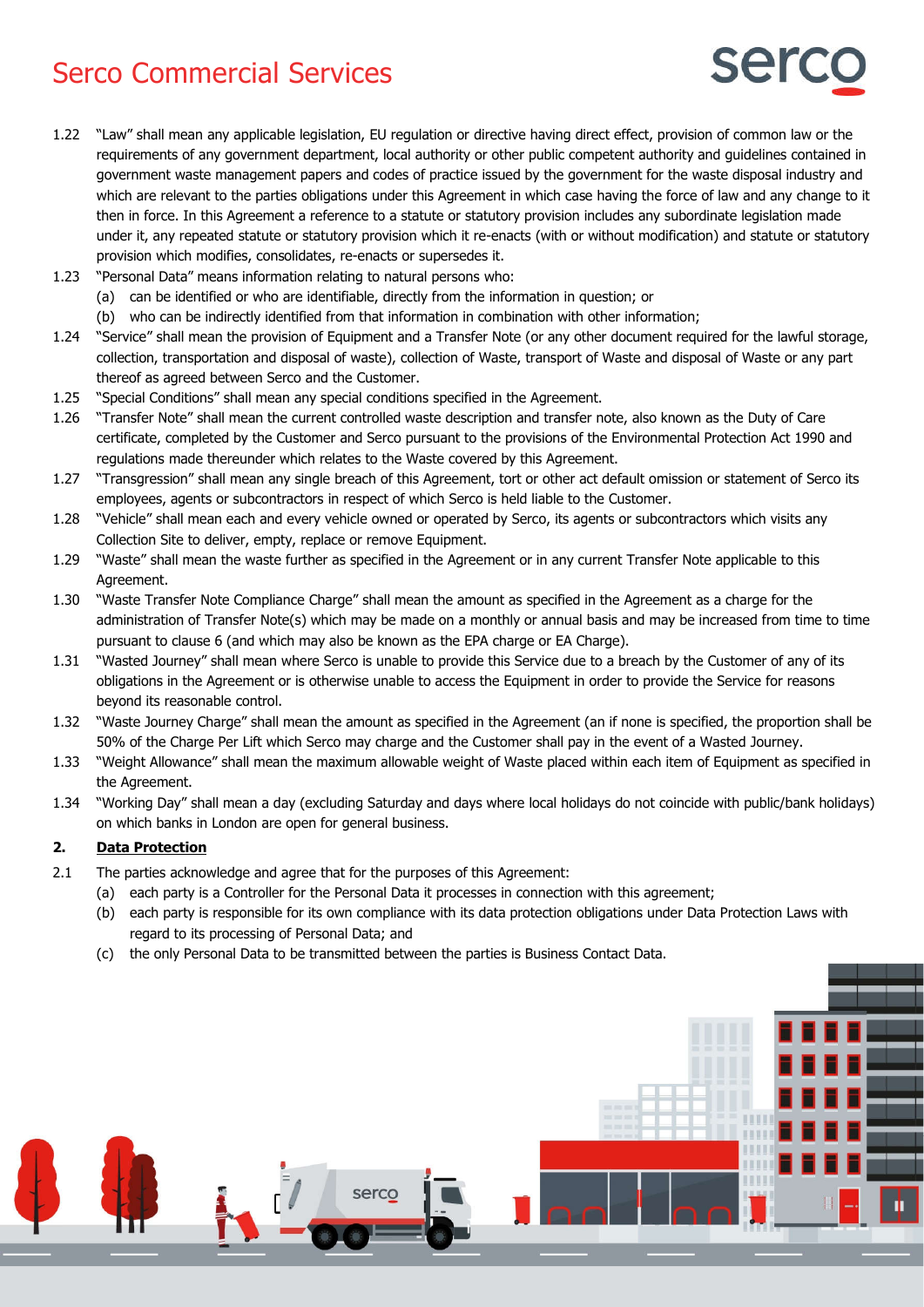

## **3. General**

- 3.1 These conditions apply to all Agreements for the supply of services by Serco and supersedes any previous terms and conditions. No additions or modifications to our terms inconsistent with these Conditions shall be binding upon Serco unless specified in the Special Conditions or specifically confirmed in writing by Serco.
- 3.2 Serco may require a credit application from the Customer and in processing the credit application the Customer consents that Serco may make enquiries of credit reference agencies or other sources, who may keep a record of Serco's enquiry and that Serco may use any information obtained for the purposes of risk assessment, fraud prevention and for occasional debt tracing.
- 3.3 The rights and obligations of the Customer under this Agreement shall be personal and shall not be assignable without the prior written consent of Serco.
- 3.4 The Contracts (Rights of Third Parties) Act 1999 shall not apply to this agreement.

### **4. Duration**

- 4.1 The Agreement shall commence on the Commencement Date and shall continue unless terminated in accordance with this Agreement.
- 4.2 The Service shall commence with effect from the date agreed between the parties and Serco shall provide the Service in accordance with Law and Good Industry Practice.
- 4.3 Unless stated otherwise in this Agreement during the period of this Agreement the Customer shall not obtain the Service or services substantially similar to the Service from any third party.

#### **5. Payment Terms**

- 5.1 The Charge will be calculated as specified in the Agreement. The amounts specified in the Agreement are exclusive of VAT and the Customer shall pay all sums due in respect of VAT in accordance with the invoice for the Service. Serco will ensure that each invoice for the Service contains adequate details of the VAT charged. Serco will issue or make invoices available to the Customers in electronic form and may make any administration charge if the Customer requires a paper invoice.
- 5.2 All payments for the Service shall be due and payable within 30 days of the date of the invoice for the Service. The Customer shall raise any invoice queries or disputes within 14 days of the date of the invoice and the Customer shall nonetheless pay all disputed parts of the invoice by the due date. All payments made by the Customer under this Agreement shall be made in full without any set-off or counterclaim whatever and the time of payment shall be of the essence of this Agreement. The Customer may only make payment by direct debit, electronic bank transfer or by debit/credit card. Serco may make an administration charge for any Customer not paying by direct debit.
- 5.3 Any sums which are not paid by the due date shall thereafter attract interest on a daily basis at a rate of 2% per annum above the base lending rate for the time being of Barclays Bank PLC. Without prejudice to Serco's other rights in respect thereof, if the Customer defaults in payment by the due date of any amount invoiced for the Service. Serco shall be entitled to withhold further performance of this Agreement until all arrears have been discharged by the Customer.
- 5.4 The Customer agrees that Serco's records will be proof of the service provided.
- 5.5 Without prejudice to any other rights of Serco, if there is or there arises reason to doubt that amounts due from the Customer will be paid in full the Serco reserves the right to require payment in advance before commencing or continuing the Service, or at its sole discretion Serco may terminate the Agreement forthwith.
- 5.6 If the Waste is made available for collection at less than the Expected Frequency, then the Customer may be charged and shall be liable to pay Serco an amount up to the Wasted Journey Charge.
- 5.7 If Serco has agreed to pay a rebate to the customer in respect of any waste, then it shall only be required to do so if the customer has entered into a self-billing agreement in a form specified by Serco. Any rebates shall be paid to the customer by

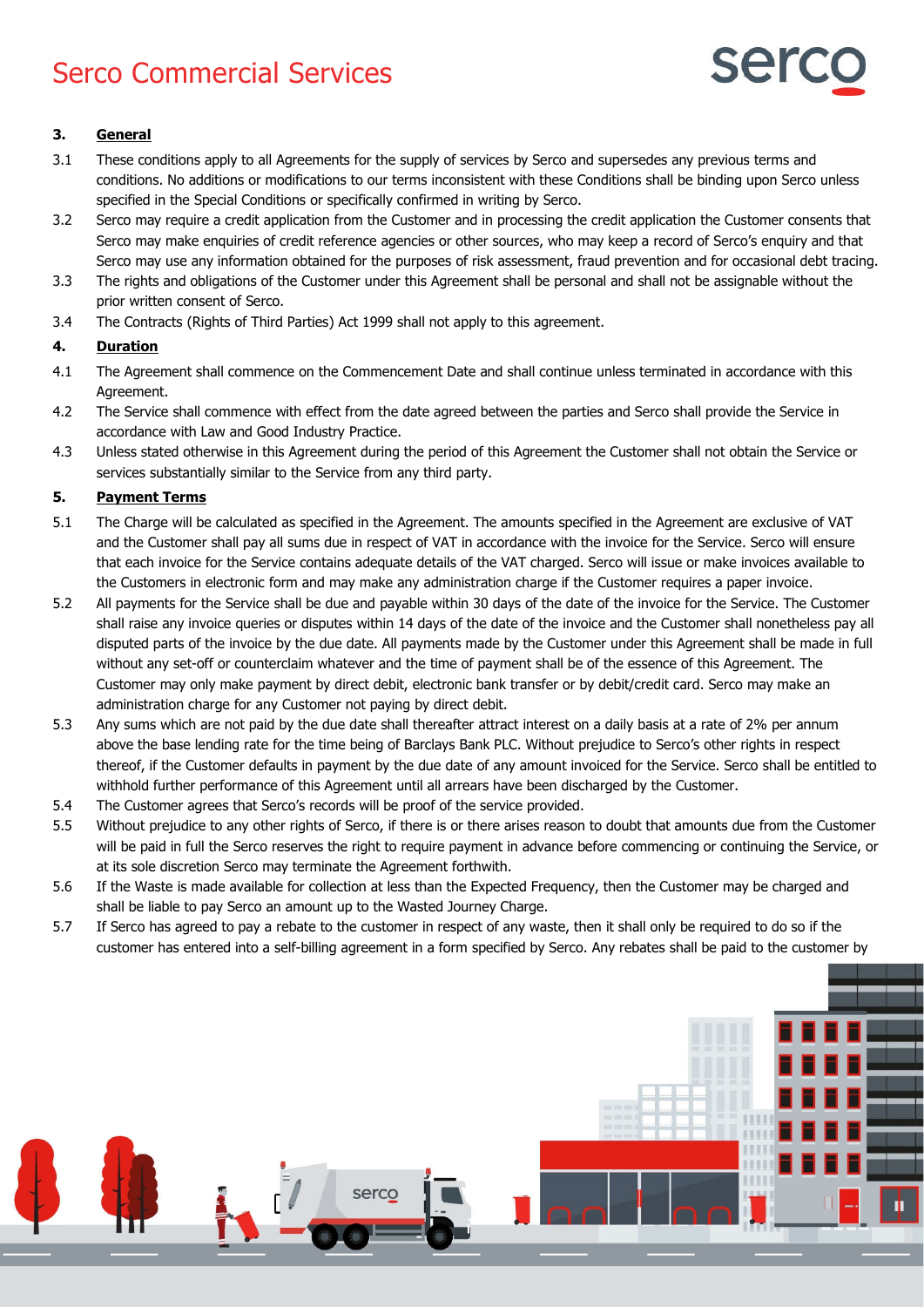

Serco within 60 days of receipt of a valid and proper invoice. The value of any given type of waste is subject to market fluctuations and consequently the payment or amount of rebate agreed is not guaranteed and may be varies or removed by Serco at any time.

### **6. Price**

- 6.1 Unless otherwise specified in the Special Conditions Serco shall have the right to increase the Charge at any time if there is any variation in Serco's costs including (but not limited to) variations in wages, disposal costs, administration costs, costs of materials and equipment, fuel costs, taxes, duties and cost of compliance with law. Serco shall endeavour to give the Customer not less than one calendar months' notice of any variation of the Charge under this agreement but notwithstanding this the Customer shall be liable to pay any increase from the date specified in the notice.
- 6.2 Where the Charge Per Lift is based on an Assumed Weight Serco may revise the Assumed Weight (and consequently and proportionately the Charge Per Lift) at any time if it reasonably believes that the actual average weight per collection is less than or greater that the Assumed Weight.
- 6.3 Serco may charge and the Customer shall pay to Serco the Excess Weight Charge per additional KG of waste above the Weight Allowance or Assumed Weight per collection or lift.
- 6.4 Serco may charge and the Customer shall pay to Serco the Waste Transfer Note Compliance Charge, the Wasted Journey Charge and any administration charges referred to in these Conditions.

#### **7. Delivery, Access, Unloading & Return**

- 7.1 The Equipment shall be delivered to the Collection Site in the quantity specified in the Agreement.
- 7.2 The Customer shall provide suitable access to the Collection Site, a suitable area for sitting the Equipment and suitable facilities for turning the vehicle around.
- 7.3 The driver of the vehicle may in his absolute discretion refuse delivery if he believes that access to the Collection Site or turning facilities are unsafe or likely to cause damage to the vehicle or if there is any reason to believe that the proposed area for sitting the Equipment is unsuitable.
- 7.4 Subject to clause 7.2 the Customer shall be responsible for the safety of any person (including the employees, agents or subcontractors of Serco) whilst on or about the Collection Site.
- 7.5 The Customer is responsible for the training of its staff in the safe operation of any Equipment.

### **8. Performance Date & Force Majeure**

- 8.1 Serco will use reasonable endeavours to meet the specified dates for collection (which shall always be Working Days unless expressly agreed otherwise between Serco and the Customer) as specified in the Agreement but shall not be liable for late performance or delay in performance of the Service and delays shall not entitle the Customer to terminate the agreement.
- 8.2 Without prejudice to the generality of clause 8.1 Serco shall have no liability for any delay or default in the provision of the Service caused directly or indirectly by breakdown of unavailability of Equipment or Vehicles inability to obtain labour or any other causes beyond Serco's reasonable control.

#### **9. Changes in Customer Requirements**

- 9.1 If the Customer's requirements for the Service shall at any time change, Serco shall, subject to clause 9.2 implement such changes as are agreed in writing between the Customer and Serco.
- 9.2 Serco and the Customer shall join in making such written amendments to the Agreement (which, for the avoidance of doubt includes the Charge) and in executing such replacement Transfer Note as may be necessary to give effect to any changes agreed under this clause 9.

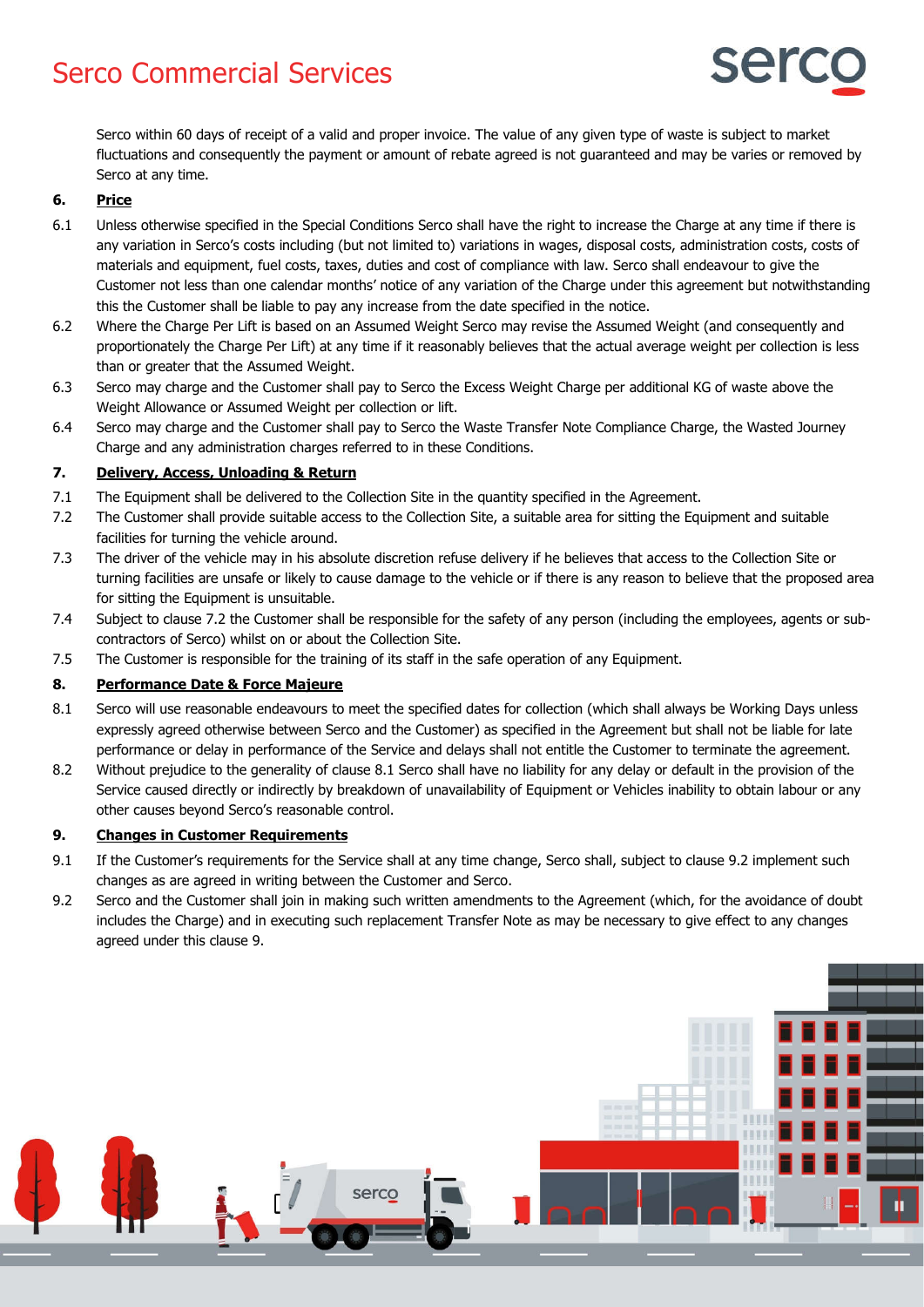

## **10. Risk**

10.1 Risk of any loss or damage to the Equipment shall pass to and remain with the Customer from the time when the Equipment first arrives at the Collection Site except where the loss or damage arises from the negligence of wilful default of Serco, its employees, agents or sub-contractors.

## **11. Terms & Representations**

THESE CLAUSES SET OUT THE CUSTOMER'S RIGHTS IN RESPECT OF ANY LOSS OR DAMAGE CAUSED BY THE PROVISION OF THE SERVICE OF ANY STATEMENTS MADE BY SERCO, ITS EMPLOYEES, OR AGENTS. CUSTOMERS ARE ADVISED TO READ THESE PROVISIONS CAREFULLY AND TO CHECK THAT THE ARE COVERED BY INSURANCE AGAINST ANY LOSS OR DAMAGE THAT THEY MAY SUSTAIN IN RESPECT OF WHICH THE POTENTIAL LIABILITY OF SERCO IS OR MAY BE RESTRICTED OR EXLUDED HEREUNDER.

- 11.1 The Equipment shall be deemed to be in good working order and condition and fit for the Customer's purpose (save for defects not discoverable by a reasonable examination) except to the extent that the Customer has notified Serco to the contrary within three (3) working days of acceptance of the Equipment at the Collection Site.
- 11.2 Subject to clause 11.3 each party ("the Indemnifying Party") shall indemnify the other party against all claims, losses and expenses arising through any negligent act or omission of the Indemnifying Party, its employees or agents, or breach by the Indemnifying Party of the terms of this Agreement, and/or (in the case of the Customer only) arising because of any substance, article or thing placed in the Waste.
- 11.3 Subject to clause 11.7 Serco shall not be liable for any indirect claim, damage or loss (for the avoidance of doubt including but not limited to claim for loss of profits), and whether caused by the negligence of Serco, its agents or employees, or as a result of any representation or condition other term, or any duty at common law, or under the express terms of this Agreement, or otherwise.
- 11.4 Notwithstanding clause 11.2:
- 11.5 Serco accepts liability for death or personal injury to the extent that it has resulted solely from negligence of Serco, its employees or agents and further accepts liability for any breach on the part of Serco of any condition or warranty as to title and quite possession which may be implied by section 7 of the Supply of Goods and Services Act 1982.
- 11.6 Serco also accepts liability for any other direct loss or damage (but not any indirect or consequential loss, including (but not limited to) loss of profits, production, business or reputation) in relation to the Equipment, the Service or items belonging to the Customer, its employees, or agents (including personal effects) to the extent that it results from:
	- (a) a breach by Serco of any of the express provisions of these standard conditions of supply; or
	- (b) the negligence of Serco, its employees or agents.
- 11.7 Serco's total liability (including for related costs, fees and expenses) in respect of any one Transgression (except one giving rise to the liability referred to in clause 11.2) shall be limited to £50,000.
- 11.8 If any exclusion or limitation of liability or any other provision contained in this clause 11 or otherwise contained in the Agreement is held invalid under any applicable statue or rule of law. It shall to that extent be deemed omitted, but if Serco thereby becomes liable for any defect or loss, damage or nuisance which would have otherwise been excluded such liability shall be subject to the other exclusions limitations or provisions set out in the Agreement.

### **12. Emptying Replacement & Removal**

12.1 The customer shall at all times allow Serco, its employees, agents or subcontractors access to the Equipment to empty or replace it and on the termination of the Agreement to remove it from the Collection Site.

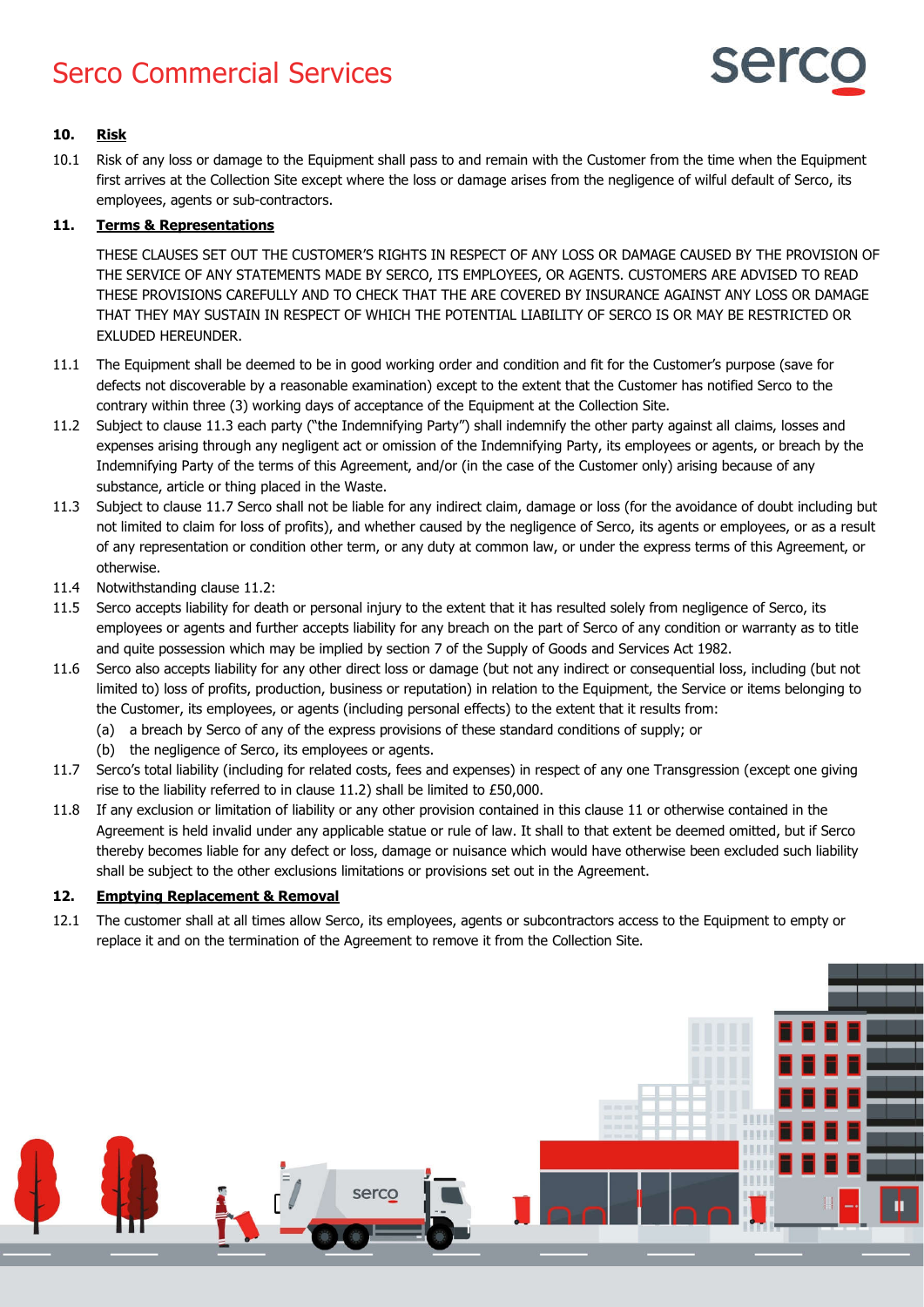

12.2 All Waste deposited in the Equipment shall become the property of Serco from the time when Serco empties or replaces the Equipment PROVIDED THAT this clause shall not absolve the Customer from any liability or responsibility in relation to the Waste.

## **13. Equipment**

- 13.1 The Customer will conform to any statutory enactments and regulations and byelaws and regulations of local or other statutory authorities which apply to the Equipment.
- 13.2 The Customer shall not:
	- (a) overload or overfill the Equipment; or
	- (b) set fire to the contents of the Equipment; or
	- (c) interfere with the mechanism of the Equipment; or
	- (d) add or attach to the Equipment any painting, sign, writing, lettering or advertising.
- 13.3 All Equipment provided shall remain the property of Serco and the Customer will have no rights in the Equipment other than as a mere bailer. The Equipment must only be used by the Customer and must be kept at the Collection Site. The Customer shall have no right of lien over the Equipment.
- 13.4 The Customer shall be responsible for any loss, theft or damage caused to the Equipment whilst it is at the Collection Site (or elsewhere) and is not in the care or control of Serco including all charges in connection with the provision by Serco of any replacement Equipment.
- 13.5 The Customer has agreed that the Equipment is suitable to contain and transport the Waste in the quantities specified. Serco relies on the Customer's advice as to the quantity and weight of Waste involved in the provision of the Service.

## **14. Waste**

- 14.1 The Customer and Serco shall each sign a new Transfer Note:
	- (a) without prejudice to clause 14.3 at any time when there is a change in any of the details set out in the Agreement or on any Transfer Note, and/or
	- (b) before the expiration of twelve (12) months from the Commencement Date or any current Transfer Note
- 14.2 The Customer warrants that the details relating to the Waste (including, for the avoidance of doubt, those relating to weight and compatibility) contained in the Agreement or in any Transfer Note are and will be true and complete. Serco relies on those details in the provision of the Service. Serco shall be entitled to take samples of the material placed in the Equipment to satisfy itself that the description is accurate prior to collection and disposal. Such right shall under no circumstance relieve the Customer of its obligations to describe the Waste accurately.
- 14.3 The Customer may not place or cause to be placed in the Equipment any material other than Waste specified in the Agreement or, if such has been signed, in the current Transfer Note
- 14.4 Without prejudice to the generality of the provisions of this clause 14 Serco will be entitled to refuse to deal with any material which:
	- (a) it has reason to believe is toxic, poisonous, explosive, inflammable or otherwise dangerous: or
	- (b) the handling of which may cause Serco to incur civil or criminal liability; or
	- (c) it has reason to believe is may be a Hazardous Waste; or
	- (d) the disposal of which might involve Serco in additional expenses or an unreasonable amount of extra work.
- 14.5 Any Waste specified by the Customer as recyclable ("Recyclable Waste") must be capable of being reprocessed in a production process for the original purpose, for other purposes, but excluding energy recovery and composting.

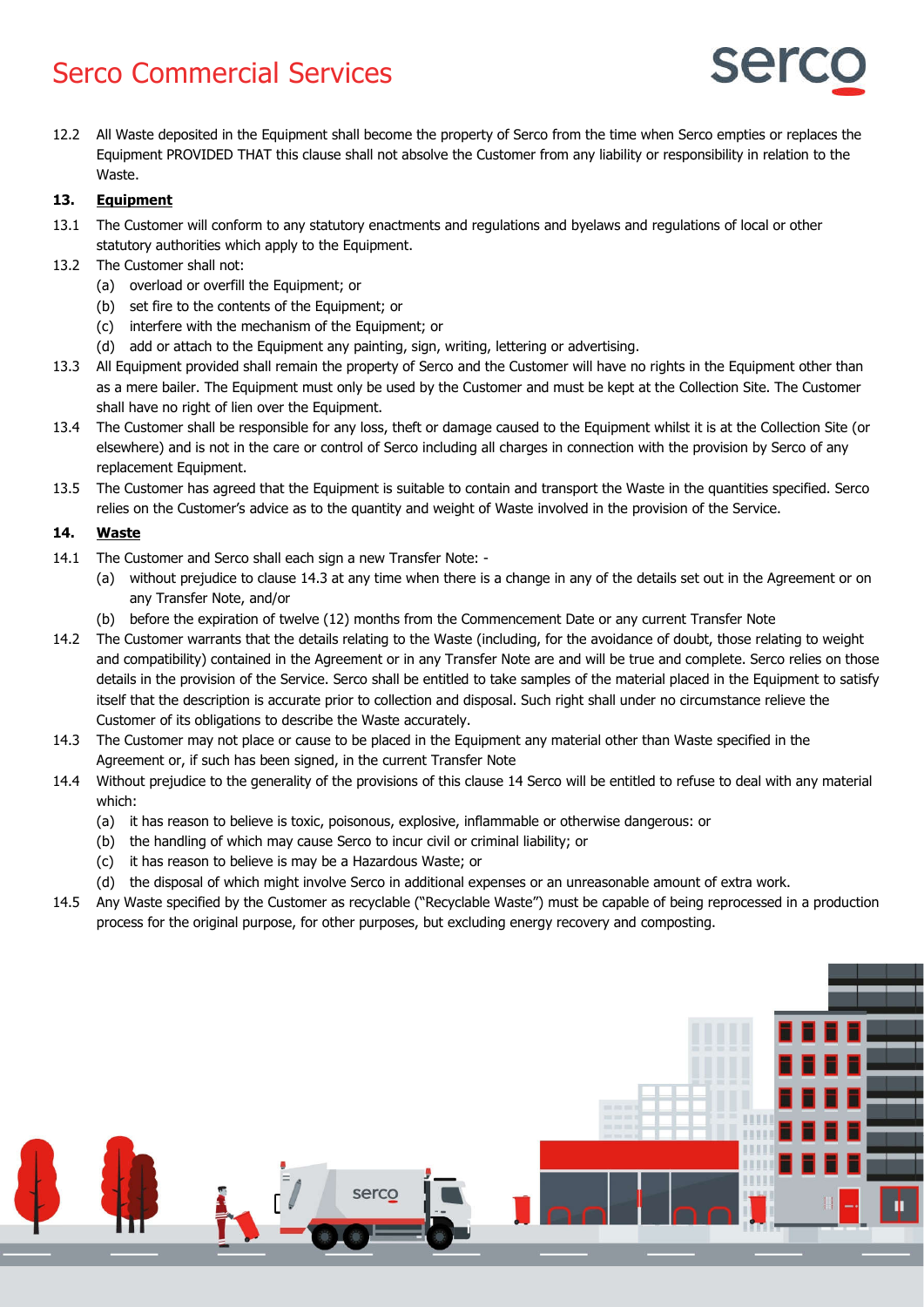- ser
- 14.6 If Serco determines that the Recyclable Waste does not comply with clause 14.5, it shall inform the Customer of this noncompliance and Serco shall be entitled to landfill or otherwise dispose of or return the Waste at its discretion. The Customer shall pay to Serco under separate invoice such reasonable additional fees for the services provided under this clause 14.6 and as set out in that invoice.
- 14.7 If the Recyclable Waste is, in Serco's reasonable opinion, contaminated, then Serco may, in addition to, and without prejudice to its right to, make a Wasted Journey Charge, if it does not collect the Waste on discovery of the contamination, make an administration charge and increase the Charge (temporarily or permanent) in respect of any future collection of the Waste, if Serco decides, at its discretion, that it is able to collect it and comply with the Law.

## **15. Names Plates**

15.1 The Customer may not remove, deface or conceal any name plate, label or mark indicating that the Equipment is the property of Serco and Serco shall at all reasonable times have access to inspect or repair such name plates, labels or marks.

## **16. Disposal**

16.1 Serco will use all reasonable endeavours to satisfy itself that any Disposal Site at which the Customer's Waste is disposed of is operated in accordance with statutory requirements where such Disposal Site is not operated by Serco. However, Serco accepts no liability whatsoever for any third party's failure so to operate.

## **17. Liabilities of the Customer**

- 17.1 During the Agreement the Customer shall make good to Serco all loss of or damage to the Equipment (fair wear and tear excepted)
- 17.2 Subject to clause 11 the Customer shall indemnify and hold Serco harmless against any injury demands actions costs charges expenses loss damage or liability to any person or property arising from:
	- (a) any act omission or negligence of the Customer, its agents or employees; or
	- (b) the provision of the Service
- 17.3 If the Customer requests that the Equipment be placed in a position which requires the Vehicle to leave the public highway the Customer shall indemnify and hold Serco harmless against any loss, costs claims, damages or expenses which Serco may thereby incur whether as a result of damage to the Vehicle, the Equipment, the property of the Customer or a third party including damage to the road margin or pavements.
- 17.4 The Customer shall maintain insurance cover in respect of this indemnity and shall at the request of Serco provide a copy of the insurance policy as proof of maintaining such cover.

### **18. Termination**

- 18.1 If the Customer commits any breach of this agreement Serco may, in addition to its other rights in respect thereof, give notice to the Customer to terminate this Agreement immediately or, at the option of Serco, after 21 days from the date of such notice if the Customer shall not have remedied the breach to Serco's satisfaction during that time.
- 18.2 If the Customer shall have a receiver, an administrator or an administrative administrator appointed for the whole or any part of its assets or if an order shall be made or a resolution passed for its winding up (unless this is for the purpose of its reconstruction or amalgamation) then this Agreement shall terminate forthwith.
- 18.3 Either party may terminate this Agreement by the service of notice which must satisfy all the following requirements to be valid:
	- (a) must be expressed to expire on the Expiry Date; and
	- (b) must be given no less than three months prior to said Expiry Date; and

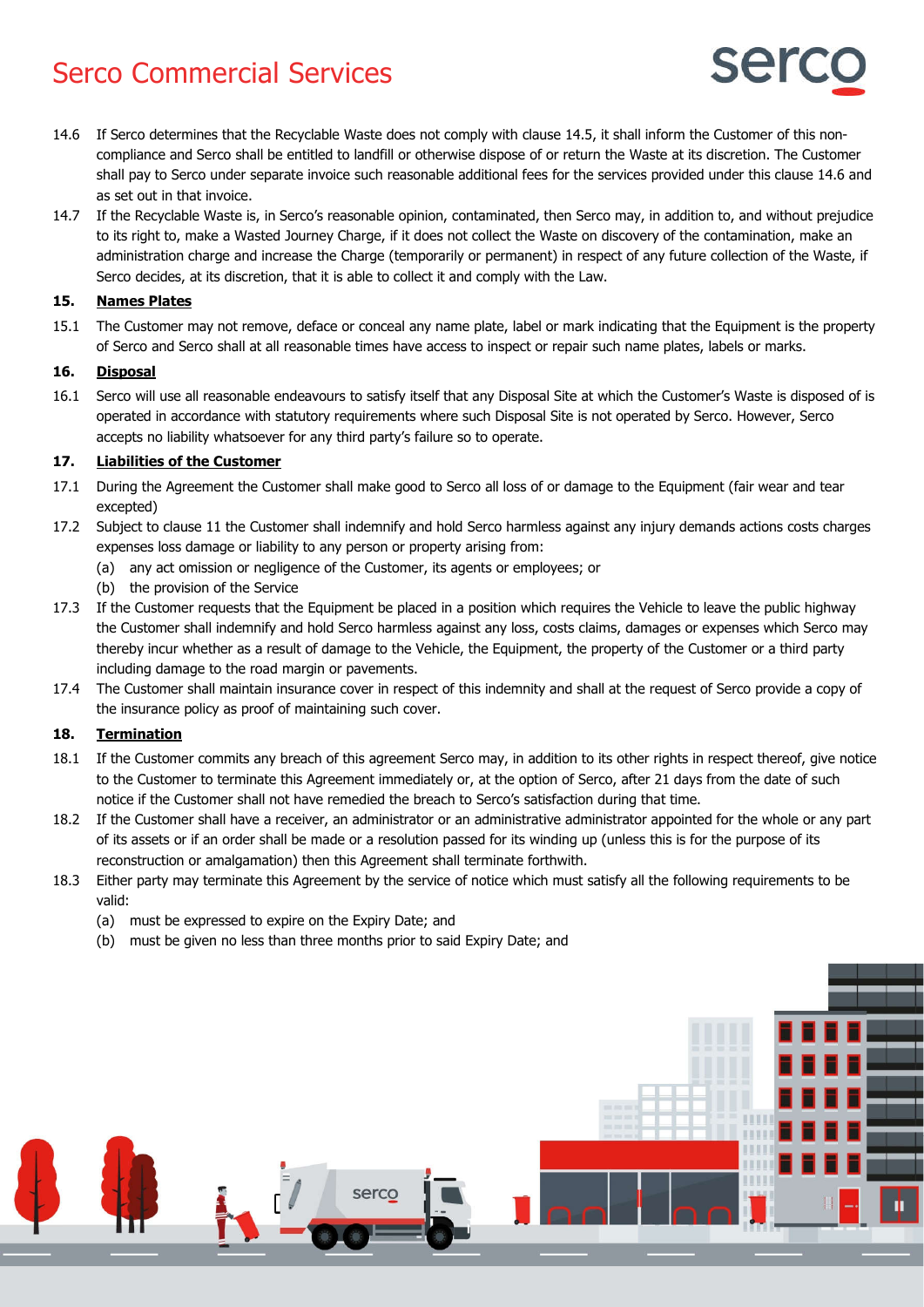

- (c) must be given in the manner set out in clause 20.
- 18.4 If Serco elects to terminate this Agreement under clause 18 or the Agreement is terminated under clause 18.2, the Customer shall pay all Charges accrued due and in addition shall pay to Serco as liquidated damages (and the Customer acknowledges this to be a genuine pre-estimate of the likely loss which Serco would incur in such event) for the period (the "Damages Period") from the date of such termination to the earliest date on which this Agreement could validly be terminated by a notice given in accordance with clause 18.3, the following amount:
	- I. in the case of Customers for which Serco collects Waste on a scheduled basis, an amount equal to 41% of the aggregate Daily Rental and Collection Charge which would have become payable in respect of the Service during the Damages Period;
	- II. in the case of Customers for which Serco collects Waste not on a scheduled basis but upon request, an amount equal to 41% of this aggregate Daily Rental and Collection Charge which would have become payable in respect of the Service during the Damages Period on the following assumptions:
		- (a) where the Service has been provided for less than three months, that collections would have been made during the Damages Period at the Expected Frequency set out in the Agreement; or
		- (b) where the Service has been provided for more than three months, that collections would have been made during the Damages Period at the greater of (1) the Excepted Frequency or (2) at the same average rate as during the three months immediately preceding the termination date
- 18.5 Serco may terminate this Agreement or subsequent provision of the Service without liability to the Customer if Serco reasonably considers that it cannot provide the Service (or any part of the Service) safely or the Customer has not signed and returned a valid Transfer Note(s).
- 18.6 Termination of the Agreement shall be without prejudice to any rights of liabilities of either party which may have accrued to that date.